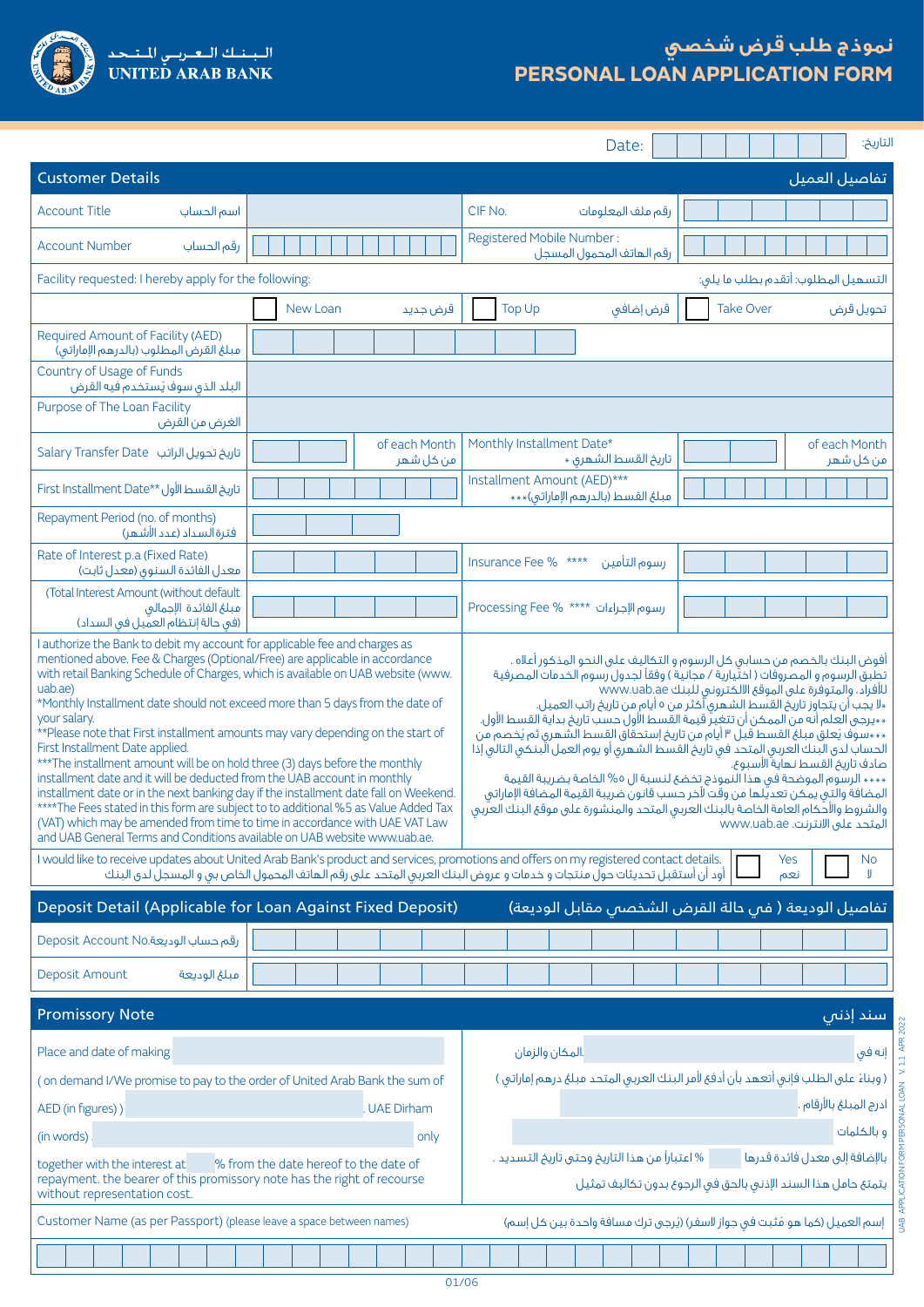

## **Customer's Declaration**

CUSTOMER DECLARATION BY EACH ACCOUNT HOLDER APPLYING BELOW: I irrevocably and unconditionally declare and agree that.

- 1. All information provided in this application is true, up-to-date, accurate and complete;
- 2. The Bank, its subsidiaries, affiliates, agents, third party service providers and any other party the Bank may deem appropriate may validate and verify all or any such information, through whatever third party sources it considers appropriate, including without limitation, any federal, emirate or overseas credit reference agency (e.g. Al Etihad Credit Bureau or replacement bureau):
- 1 permit United Arab Bank to (at any time) request any credit references,account statements or other relevant information from my employer, any financial institution, regulatory body, any credit reference agency/bureau (including Al Etihad Credit Bureau and the Central Bank) and/or any other source United Arab Bank selects (each a Verification Authority)to assess my credit profile and history and my ability to meet my financial commitments, and I acknowledge that United Arab Bank may rely on such information and shall not be held liable if any such information is incorrect, incomplete or inaccurate. In addition to the aforesaid acknowledgment, for accessing my account statements, I also irrevocably agree to execute any Form, provided by United Arab Bank, either attached as annexure to this application Form or otherwise.
- The Bank may share any such information held about me with any regulators, authorities, or any other third party that the Bank deems appropriate, in accordance with applicable laws and regulations for various purposes, including without limitation credit reference, anti-money laundering, country sanctions compliance, FATCA (or other tax authority reporting), fraud prevention and audit
- 5. I have very carefully read and had fully explained to me the UAB General Terms & Conditions, Schedule of Charges and any Agreements available relating to Account Opening, Regulatory Information, Personal Finances, Credit Cards and any other Bank product or service for which I am applying (either a hard copy of which I have obtained from a branch, an electronic copy of which I have downloaded, or which is disclosed on the Bank's website www.uab.ae). I also agree to routinely refer to the Bank's website to stay updated;
- 6. I hereby assign to United Arab Bank my monthly salaries, end of service benefits and any other dues towards settlement of my liabilities. I further confirm that these instructions are irrevocable and unconditional and will remain in force until full settlement of my liabilities and all sums due to the bank including interest and any other charges incurred by the bank in connection with granting or recovery of the loan.
- 7. I fully understand what I am entering into and the potential financial and other consequences of my responsibilities in banking with the Bank and using one or more of the Bank's products and services;
- I will provide the Bank with updated personal and other information required by the Bank to maintain my products and services within a reasonable time after any information changes and becomes untrue, out-of-date, inaccurate or incomplete;
- I understand that the Bank may decline the whole or any part of this application without giving a reason whatsoever and I do acknowledge the fact that I do not have any legal recourse in this respect;
- The Bank has the right to change any of its UAB General Terms and Conditions from time to time and I will become legally bound by such change;
- 11. My continued retention or use of any Bank products or services after the effective date of any change in UAB General Terms and Conditions shall automatically be deemed my acceptance of the change and I shall not object in any dispute that I am not so bound, due to the absence of any physical signature on any UAB General Terms and Conditions, as replaced,amended, supplemented or deleted from time to time;
- 12. The Bank shall be entitled to close one or all my accounts or terminate any other product or services if any information provided by me is subsequently found to be untrue, out-of-date, inaccurate, incomplete or misleading or such account has been or is being used for any illegal purpose, or for anyother reason that the Bank, at its sole discretion, may find reasonable.
- 13. This Application, The Bank's General Terms and Conditions, Schedule of Charges, any Agreements or any electronic copy which is disclosed on the Bank's website are made in two languages (English and Arabic) and, in the event of any dispute before the courts or other competent authorities in the United Arab Emirates, if there is a contradiction between the two texts, the Arabic text shall prevail (even if do not either speak, write or understand Arabic).

| عرار العمين |  |
|-------------|--|
|             |  |

إقرار العميل (لكل صاحب حساب) بالشروط والأحكام المدرجة ادناه أقربشكل نهائى ودون أى شرط وأوافق على ما يلي:

- . أن جميع المعلومات المقدمة في هذا الطلب صحيحة وحديثة ودقيقة وكاملة.
- . يجوز للبنك وشركاته الفرعية وشركاته التابعة ووكالئه ومقدم الخدمات من الغير و أي طرف يراه البنك مناسبًا أن يتحقق من صالحية جميع أو أي من هذه المعلومات من خالل أي مصادر أخرى حسب ما يراه البنك مناسبًا بما في ذلك على سبيل المثال ال الحصر أي وكالة تصنيف إئتماني إتحادية أو في أي إمارة أو وكالة خارجية )مثل شركة اإلتحاد للمعلومات االئتمانية أو أي شركة بُديلة).
- أفوض البنك العربى المتحد أن يطلب (فى أى وقت) أي تصنيف ائتمانى أو كشوف حسابات أو غير ذلك من المعلومات من أي جهة عمل أعمل لديها أو مؤسسة مالية أو جهة تنظيمية أو وكالة تصنيف إئتماني (بما في ذلك شركة الإتحاد للمعلومات الائتمانية أو البنك المركزي) أو أي مصدر معلومات آخر يختاره البنك العربي المتحد (و التي تعتبر كل منها سلطة تحقّق) من أجل تقييم محفظتي االئتمانية و تاريخي وقدرتي على الوفاء بالتزاماتي المالية وأقر أنه يجوز للبنك العربي المتحد أن يعتمد على هذه المعلومات وال يتحمل البنك أي مسؤولية عن خطأ أو نقص أو عدم دقة هذه المعلومات. باإلضافة إلى اإلقرار السابق، فإني أوافق - بخصوص الدخول إلى كشوف الحساب - بشكل نهائي وبدون شرط أن أوقع أي نموذج يقدمه لي البنك العربي المتحد سواء في شكل مرفق لنموذج الطلب هذا أو بأي طريقة أخرى.
- . يجوز للبنك العربي المتحد أن يشارك تلك المعلومات التي يحتفظ بها بشأني مع أي جهات تنظيمية أو سلطات أو أي طرف ثالث حسب ما يراه البنك مناسبًا وفق القوانين واللوائح السارية وألي غرض بما في ذلك على سبيل المثال ال الحصر هيئات التصنيف االئتماني ومكافحة غسيل األموال واإلمتثال للعقوبات المفروضة على الدول وقانون اإلمتثال لحساب الضرائب الأجنبية "فاتكا" (أو غيرها من السلطات الضريبية( أو لمنع الإحتيال وكشفه.
- . لقد قرأت بعناية وتلقيت شرح كامل للشروط واألحكام الخاصة بالبنك العربي المتحد وملحق الرسوم واإلتفاقية المتاحة بخصوص فتح الحساب والمعلومات التنظيمية والتمويالت الشخصية وبطاقات االئتمان وغيرها من منتجات البنك أو خدماته التي أقدم الطلب بشأنها ( سواء في شكل نسخة ورقية والتي أحصل عليها من أي فرع أو في شكل نسخة إلكترونية أحملها أو تكون منشورة على أوافق أن أتصفح موقع البنك العربي ،ae.uab.www موقع البنك اإللكتروني المتحد اإللكتروني بشكل دوري لإلط اع على آخر التحديثات والتعدي ات.
- . أتنازل للبنك العربي المتحد بموجب هذا اإلقرار عن راتبي الشهري و مكافأة نهاية خدمتي وأي مستحقات أخرى مقابل تسوية إلتزاماتي، كما أؤكد مرة أخرى أن هذه التعليمات نهائية وسوفً تبقى سارية إلى حين تسوية إلتزاماتى وجميع المبالغ بالكامل بما فى ذلك الفائدة وأي رسوم يتكبدها البنك في سبيل منحي القرض أو إسترداده.
	- . أفهم تمام ما أوقع عليه والتبعات المالية أو غير المالية المحتملة بخصوص مسؤولياتي عن التعامل البنكي مع البنك و إستخدام واحد أو أكثر من منتجاته وخدماته.
- . سوف أزود البنك العربي المتحد بالمعلومات الشخصية المحدثة وغيرها من المعلومات التي يطلبها البنك لمواصلة تقديم منتجاته وخدماته خالل وقت معقول وعقب حدوث أي تغيير في أي من هذه المعلومات أو إذا أصبحت غير صحيحة أو غير محدثة أو غير دقيقة أو ناقصة
- . أفهم أنه يجوز للبنك العربي المتحد أن يرفض الطلب بشكل كلي أو جزئي دون إبداء أسباب وأقر بموجبه أنه ليس لي أي حق قانوني تجاه البنك في هذا الصدد.
	- 10.يتمتع البنك العربي المتحد بالحق في تغيير أي من شروطه وأحكامه العامة من وقت آلخر وأوافق على اإللتزام بأي من هذه التغييرات.
- 11.يعتبر إستمراري في إستخدام منتجات البنك العربي المتحد أو خدماته بعد تاريخ سريان أي تغيير في الشروط واألحكام العامة الخاصة بالبنك بمثابة قبول مني لهذا التغيير وال يجوز لي أن أعترض، خالل أي نزاع، أو أتذرع بأني غير ملزم بهذا التغيير بحجة عدم توقيعي على الشروط واألحكام العامة الخاصة بالبنك بصيغتها البديلة أو المعدلة أو التكميلية أو حسب المحذوف منها من وقت آلخر
- ُ12. يحق للبنك العربي المتحد أن يغلق أحد حساباتي أو جميعها وأن ينهي أي منتجات أو خدمات ُ أخرى إذا ثبت فيما بعد أن أي من المعلومات المقدمة مني غير صحيحة أو غير محدثة أو غير دقيقة أو ناقصة أو مضللة أو أن هذا الحساب يستخدم ألغراض غير قانونية أو ألي سبب آخر يراه البنك معقولا وفق تقديره المنفرد.
- 13.صدرت األحكام والشروط العامة الخاصة بالبنك وملحق الرسوم وأي إتفاقيات أو أي نسخة إلكترونية منشورة على موقع البنك الإلكتروني باللغة العربية واللغة الإنجليزية وفي حال وجود أي نزاع أمام المحاكم أو أي سلطات مختصة في دولة اإلمارات العربية المتحدة أو في حال وجود أي تضارب بين النصين، يعتد بالنص المحرر باللغة العربية حتى لو أن الطرف اآلخر ال يجيد اللغة العربية تحدثا أو كتابة...

V.1.1 APR 2022 UAB APPLICATION FORM PERSONAL LOAN V. 1.1 APR 2022 APPLICATION FORM PERSONAL LOAN **BMD** 

| توقيع العميل و التاريخ |
|------------------------|
|------------------------|

Customer Signature & Date

 In all situations and at any point of time during the Customer's relationship with the Bank, the Customer shall be solely responsible for all consequences that may result due to the Customer's failure to meet the Bank's requirements, and/or non-compliance or breach of the relevant terms and conditions under any of the Bank's products/services. The consequences may vary depending on the nature and type of Bank's product/ service that the customer subscribes to. The Bank shall in no event bear responsibility for any claims, proceedings, damages or losses caused by such act nor for indemnification to the Customer or third party in this regard.

غى جميع المواقف و فى أى وقت أثناء علاقة العميل بالبنك، يكون العميل وحده مسؤولا عن كافة العواقب الناجمة عن فشله فى تلبية متطلبات البنك و/أو عدم امتثاله أو خرقه لأية شروط أو أحكام ذات صلة بخدمات أو تسهيلات قد طلبها العميل من البنك قد تختلف العواقب تبعاً لطبيعة و نوع منتج / خدمة البنك التي يشترك بها العميل . لا يتحمل البنك بأي حال من الأحوال المسؤولية عن أي مطالبات أو دعاوى أو أضرار أو خسائر ناجمة عن هذا الفعل و لا عن تعويض العميل أو تعويض الغير بهذا الصدد.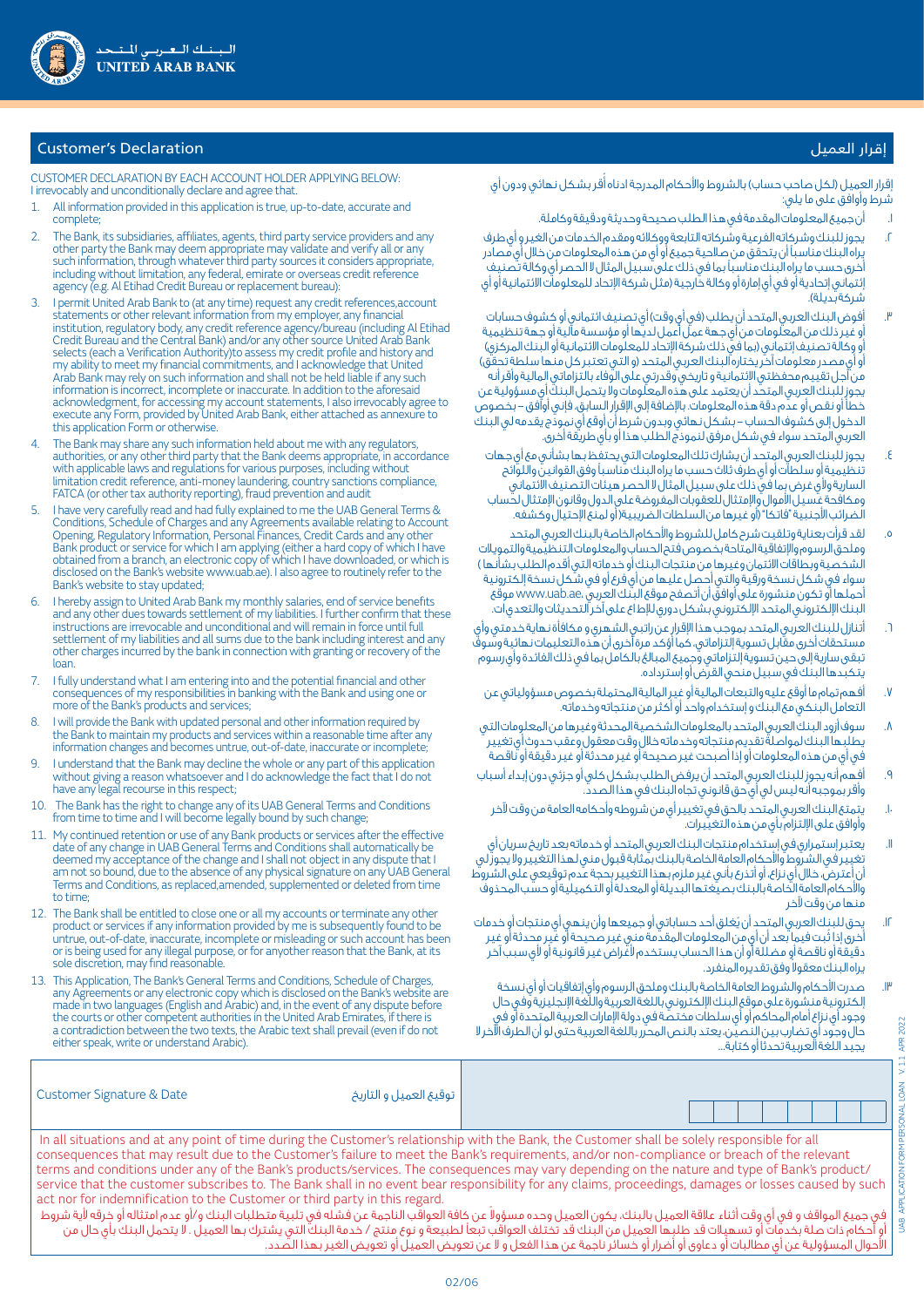## Personal Loan Terms and Conditions الشخصي القرض وشروط أحكام

#### 1. Disbursement of the Loan

The principal Loan shall be credited to the account of the Borrower upon the completion of all the securities contained in below Clause no. 2.

#### 2. Securities and Documentation

As a guarantee and security to pay the loan, interests, commissions, fees, and any other amounts become due under the loan agreement, the Borrower commits and undertakes as follows:

- a. Provide the bank with a letter from the Borrower's employer pursuant to which the employer undertakes to transfer his monthly salary and the end of service benefits to the bank throughout the loan period
- b. In the event the Loan is granted against personal guarantee, the Borrower undertakes to provide the Bank with the Personal Guarantee Form approved by the Bank and signed by the guarantor(s).

#### 3. Interests, Commissions, and Fees

- All charges, commissions and fees are exclusive of Value Added Tax or any other similar sales tax (VAT). The Borrower hereby agrees to pay an amount in respect of any applicable VAT.
- The interest shall be calculated on the daily balance of the drawn and unpaid amounts of the Loan from the date of withdrawal based on actual number of days lapsed and a 360 day year, to be added to the Loan balance and paid with the monthly installments.
- c. The Bank will charge the commissions, fees, and expenses incurred on the Loan as per the instructions of the Central Bank of the United Arab Emirates (UAE) as may be amended from time to time.

#### 4. Events of Default

The Loan elapses and all the installments, interests and any other fees and expenses become due and payable immediately without having to give any notification or any court ruling and without prejudice to any other rights of the Bank according to the loan a or in accordance with the law in the event of occurrence of any of the listed below events:

- If the Borrower is terminated for any reasor.
- b. If the monthly salary of the borrower or any part of there of transferred to any other body without the prior written approval of the Bank.
- c. If the Borrower violated any of its undertaking or obligations arising from this terms and conditions, UAB General Terms and Conditions, any UAB policies, or any related documents.
	- If the Borrower failed to pay three consecutive installment or six nonconsecutive installments of the monthly installments without approval of the Bank.
	- If, at any time, the information or documents submitted by the Borrower to the Bank are incorrect or any of acknowledgment or undertaking submitted by him or provided for in the loan agreement is invalid.
	- If the Bank noticed that there are grounds which could lead to the inability of the Borrowers and/or any of his guarantors, as permissible under Central Bank's prevailing regulations, to fulfill his obligations towards the Bank.
	- The death of the Borrower or his leaving the country permanently.

## 5. General Provisions

- a. All accounts of any kind or name currently opened or will be opened in the future in whatever currency in the name of the Borrower with the bank or any of its branches shall be securing each other and the Bank may set off any amounts due to the Bank from the Borrower from any funds pertain to the Borrower with the Bank or any of its branches.
	- If any amount falls due in a non-business day, the payment shall be made on the following business day. The business day means any day in which banks operating in the UNITED ARAB EMIRATES (UAE) are open for dealing.
	- The Bank's books and records shall be final and conclusive evidence in all matters relating to the Borrower's indebtedness unless proved otherwise according to the applicable laws.
- d. Without prejudice to the applicable laws, the non-exercise of the Bank of any of its rights or delay in the exercise shall not detract it from this right, nor considered as a waiver from realizations of the terms and conditions set out in this Agreement.
	- The Bank shall have the right to delegate advocates and collection agents (inside the UAE or abroad) to follow up the collection of any amounts due to the Bank from the Borrower. The Borrower authorizes the Bank to provide them with any information or documents relating to the accounts of the Borrower. The advocates and collection agents shall have the right to take any appropriate action on behalf of the Bank for the purpose of carrying out their mission which includes contacting the Borrower.
	- In the event the Loan is granted to more than one Borrower, the borrowers shall be jointly and severally responsible for the payment of all obligations under the Loan. The Bank shall have the right, at its absolute discretion, to claim from any of them singly or jointly as it deems appropriate.
	- The Borrower may not assign or transfer to third parties any of his rights or obligations under the loan agreement without obtaining the prior written consent of the Bank. The Borrower agrees that the Bank shall have the absolute right to assign of transfer any of its rights under the loan agreement in addition to mortgages, guarantees, or any other securities to any authority without having to obtain the Borrower consent on such assignment or transfer.

#### ا. سحب القرض

يتم سحب القرض عن طريق إيداع أصل القرض في حساب المقترض بعد استكمال جميع الضمانات المبينة في المادة .)2(

## .2 الضمانات والوثائق

ضمانا وتأمينا لسداد القرض والفوائد والعمولات و الرسوم وأية مبالغ أخرى قد تستحق بموجب العقديلتزمالمفترض ويتعهد بما يلي:

- أ. موافاة البنك بكتاب من جهة عمل المقترض تلتزم بموجبة بتحويل راتبة الشهري ومكافأة نهاية الخدمةلحسابة لدى البنك طيلــة فترة القرض.
- ب. في حالة منح القرض مقابل كفالة شخصية، فيلتزم المقترض بموافاة البنك بنموذج الكفالة الشخصيةالمعتمد لدى البنك موقعا من الكفيل /الكفلاء.

## .3 الفوائد والعموالت والرسوم

- أ. كافة الرسوم، العمولات والأتعاب مستثناة من ضريبة القيمة المضافة أو أي ضريبة مبيعات أخرى مماثلة.يوافق المقترض بموجبه على أن يسدد مبلغ ما بخصوص أي ضريبة قيمة مضافة معمول بهــا.
- ب. تحتسب الفائدة على معدل الرصيد اليومي للمبالغ المسحوبة وغير المسددة وعلى أساس أن السنة360 يوما وتضاف إلى رصيد القرض بحيث تسدد ضمن الأقساط الشهرية.
- ت. يستوفي البنك العمولات والرسوم المترتبة على القرض حسب تعليمات مصرف الإمارات العربية المتحدة المركزي وفق ما يتم تعديلها من وقت آلخــر.

## ٤. حالات الإخلال

 يسقط أجل القرض وتصبح جميع الأقساط والفوائد وأية رسوم ومصروفات أخرى مستحقة وواجبة السداد فورا دون الحاجة إلى إخطــار أو أي حكم قضائي ودون الإخــلال بأية حقوق أخرى للبنك وفقا لهذا العقد أو وفقا للقانون في حالة وقوع أي من الحالات المذكورة أدناه:

- أ. إذا تم إنهاء عمل المقترض ألي سبب.
- ب. إذا تم تحويل الراتب الشهرى للمقترض أو أي جزء منه إلى أية جهة أخرى بدون موافقة خطية مسبقة مــن البنــك.
	- ت. إذا أخل المقترض بأي من تعهداته أو إلتزاماته الناشئة عن العقد.
- ج. إذا تخلف المقترض عن سداد ثلاثــة أقساط متتالية أو ستة أقساط غيرمتتالية من الأقساط الشهرية بدون موافقة البنك.
- د. إذا تبين في أي وقت من الأوقات عدم صحة البيانات أو المستندات التي قدمها ية.<br>المقترض إلى البنك أو عدم صحة أي إقرار أو تعهد مقدم منه أو منصوص عليه في العقد.
	- ه. إذا رأى البنك أن هناك من الأسباب ما قد يؤدي إلى عدم تمكن المقترض و/ أو أي من الكفلاء )المعينين وفقما تسمح به تعليمات المصرف المركزي)من الوفاءبإلتزاماتهتجاه البنك.
		- و. وفاة المقترض أو مغادرته الدولة بشكل نهائي.

## .5 أحكام عامة

- جميع الحسابات من أي نوع أو أي مسمى ومهما كانت عملتها المفتوحة حاليا أو التي تفتح مستقبلا بإسم المقترض لدى البنك أو أي من فروعه تعتبر ضامنة بعضها البعض ويجوز للبنك إجراء المقاصة بين أية مبالغ قد تكون مستحقة للبنك على المقترض وأي أموال تكون للمقترض لدى البنك وأي فرع من فروعه.
	- ب. إذا استحق أي مبلغ في يوم ليس من أيام العمل يتم الدفع في يوم العمل التالي. ويقصد بيوم العمل أي يوم تكون فيه البنوك في دولة الإمارات العربيةالمتحدةمفتوحة للتعامل.
	- تكون دفاتر البنك وسـجلاته حجة نهائية وقاطعة في كل ما يتعلق بإلتزامات المقترض ما لم يتم إثبات العكس وفق القوانين المطبقة.
- ج. مع مراعاة القوانين المطبقة، لا يؤدي عدم ممارسة البنك ألي حق من حقوقه أو التأخر فــي ممارسته إلى الإنتقاص من هذا الحق ولا يعد تنازل منه عن إعمال الشروط والإحكام الواردة في هذا العقد.
- د. يحق للبنك تفويض المحامين ووكلاء التحصيل (سواء داخل او خارج الدولة) لمتابعة لل اية مبالغ مستحقة للبنك في مواجهة المقترض. ويفوض المقترض البنك بتزويدهم بأية معلومات أومستندات تتعلق بحسابات المقترض. ويحق للمحامين ووكآلء التحصيل إتخاذ أية إجراءات مناسبة نيابة عن البنك للقيام بمهمتهم بما في ذلكالإتصال بالمقترض.
	- ه. في حالة منح القرض لأكثر من مقترض، يكون المقترضون مسؤولين بالتكافل والتضامن عن سداد جميع الإلتزمات المترتبة على القرض، ويحق للبنك وحسب تقديره المطلق مطالبة أي منهم منفردا أو مطالبتهم مجتمعين وفق ما يراه مناسبا.
- و. لا يحق للمقترض أن يتنازل أو يحيل للغير أي من حقوقه أو إلتزاماته الناشئة عن العقد دون الحصول على الموافقة الخطية المسبقة من البنك.ويوافق المقترض على أن للبنك مطلق الحق في التنازل عن أو تحويل أي من حقوق البنك الناشئة عن العقد بالإضافة إلى الرهونات والكفالإت وأية تأمينات أخرى إلى أية جهة دون الحاجة لموافقة المقترض على التحويل أو التنازل.
- ز. يجــوز للبنــك وشــركاته الفرعيــة وشــركاته التابعــة ووكلائــه ومقــدم الخدمــات مــن الغيــر وأي طــرف يــراه البنــك مناســ ًبا أن يتحقــق مــن صلاحيــة جميــع أو أي مــن هــذه المعلومــات مــن خــلال أي مصــادر أخــرى حســب مــا يــراه البنــك مناســ ًبا بمــا فــي ذلــك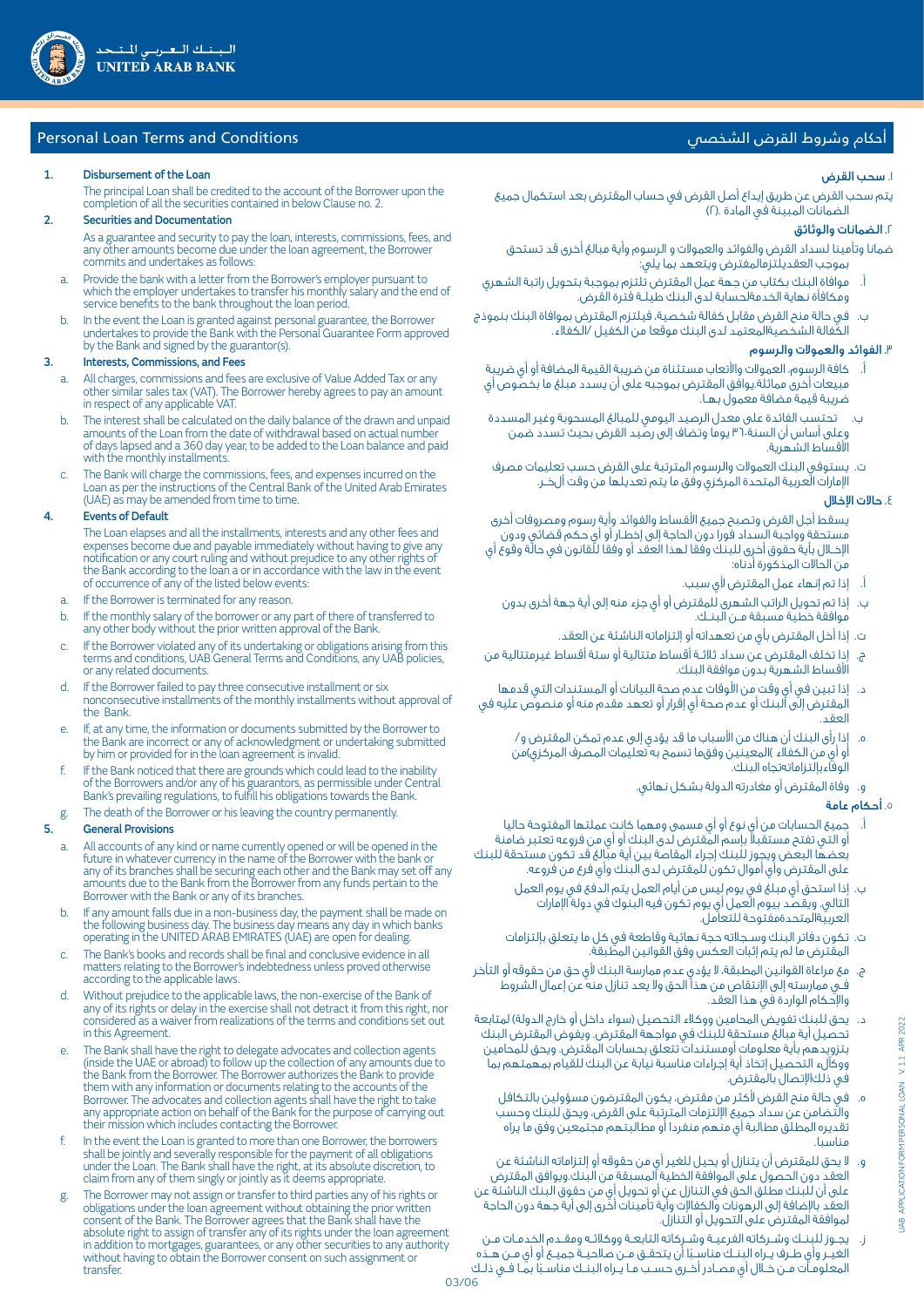علــى ســبيل المثــال لا الحصــر أي وكالــة تصنيــف إئتمانــي إتحاديــة أو فــي أي إمــارة أو وكالـة خارجيــة (مثــل شــركة الإتحـاد للمعلومـات الائتمانيــّة أو أي شــركة بديلـة.)

- ح. افــوض البنــك العربــى المتحــد ان يطـلــب (فــى اى وقــت) اى تصنيــف ائتمانــى أو كشــوف حســابات أو غيــر ذلــك مــن المعلومــات مــن أي جهــة عمــل أعمــل لديهــا أو مؤسســة ماليــة أو جهــة تنظيميــة أو وكالــة تصنيــف إئتمانــي (بمــا فــي ذلــك شــركة الإتحــاد للمعلومــات الائتمانيــة أو البنــك المركــزي) أو أي مصــدر معلومــات آخـر يختـاره البنـك العربـى المتحـد ) و التـى تعتبـر كلّ منهـاً سـلطة تحقـق ( مــن أجــل تقييــم محفظتــي الائتمانيــة و تاريخــي و قدرتــي علــى الوفــاء بالتزاماتــي الماليــة وأقــر أنــه يجــوز للبنــك العربــي المتحــد أن يعتمــد علــى هــذه المعلومــات ولا يتحمــل البنــك أي مســؤولية عــن خطــأ أو نقــص أو عــدم دقــة هــذه المعلومــات. بالإضافة إلى الإقرار السابق، فإني أوافق بخصــوص الدخــول إلــى كشــوف الحســاب - بشــكل نهائــي وبــدون شــرط أن أوقــع أي نمــوذج يقدمــه لــي البنــك العربــي المتحــد ســواء فــي شــكل مرفــق لنمــوذج الطلــب هــذا أو بــأي طريقــة أخــرى
- ط. العقــد و الشــروط و الأحــكام الخاصــة بالقــرض و الشــروط والأحــكام العامــة للبنــك العربــي المتحــد و أى نســخة الكترونيــة علــي الموقــع الرســمي للبنــك العربــي المتحــد محـرره باللغتيــن الإنجليزيــة و العربيــة و فــي حالــة وجــود أي تعــارض بيّــن النصيــن يتــمَ إعتمـاد النــص باللغــة العربيــة (حتــي فــي حالــة أن العميــل لا يتحــدث أو يكتـب أو يفهـم اللغـة العربيـة.)

## .6 إلغاء اإللتزام

- يجــوز للبنــك، فــي أي وقــت وقبــل صــرف القــرض ، إلغــاء إلتزامــه بمنــح القــرض أو تخفيــض مبلــغ القــرض المذكــور فــي طلــب القــرض أو تأخيرصــرف القــرض فــي أي مــن الحــالات التاليــة:
- أ. حــدوث أي تغييــر جوهــري أو ســلبي فــي ظروفــك بعــد تقديمــك لطلــب القــرض، أو إذا كانــت أو أصبحــت أي مــن المعلومــات أو البيانــات الماليــة المدعمــة لطلــب القــرض غيــر دقيقــة، و/أو
- ب. عــدم إســتكمال البنــك لتحرياتــه عنــك بطريقــة مرضيــة لهــا أو إذا أســفرت تحريــات البنــك عنــك عــنمعلومــات غيــر مرضيــة للبنــك، و/أو
	- ج. إكتشاف البنك ألي معلومات تؤثر سلبا على قرار البنك منحك القرض، و/أو
- د. إذا إرتــآى البنــك، حســب تقديــره المطلــق، أنــه لــن يكــون بإســتطاعتك الإلتــزام بــأي .<br>مـن تعليماتـه أو تسـجيل|أي ضمـان مطلـوب (إن إنطبق) و/أو
- ه. إذا قرر البنك حسب تقديره المطلق ان القوانين المطبقة تفرض قيو-دا على منحك<br>القصدات القرض، و/أو )
- و. إذا إرتــآى البنــك حســب تقديــره المطلــق أنــه لــم يتــم الوفــاء بــأي مــن أحــكام القــرض و/أو أحــكام وشــروط الخدمــات المصرفيــة لألفــراد و/أو أي شــروط أخــرى للموافقــة أو أنــه لا يمكــن الوفــاء بــأي مــن تلــك الأحــكام والشــروط، و/أو
- ز. لأي سبب آخر. يجوزلــك، فــي أي وقــت قبــل صــرف مبلــغ القــرض،أن تطلــب مــن البنــك إلغــاء القــرض، شــريطة إلتزامــك بدفــع أيرســوم منطبقــة وأي رســوم إلتزامــات مترتبــة.

## .7 حساب السداد

- يجب علي المقترض أن يقوم بالتالي:
- أ. فتح والإحتفاظ بحساب سداد طوال مدة القرض، و
- ب. الإحتفــاظ طــول مــدة القــرض برصيــد دائــن فــي حســاب الســداد الخــاص بــك يكفــي علــى الأقــل لدفــع قســطالســداد الشــهري التالــي والفائــدة المترتبــة عليــه بموجــب القــرض

## .8 الدفعة المقدمة

يخضع السداد المبكر للقرض من قبل المقترض للتسوية المبكرة للرسوم على النحو الساري في تاريخ التسوية. يوافق المقترض أن يدفع رسم دفعة مقدمة عن مبلغ القرض غير المسدد في حال تسوية المقترض للقرض بشكل جزئي أو كلي في تاريخ مبكر قبل فترة التسديد المتفق عليها في وقت منح القرض وفق األسعار السائدة التي يحددها البنك. يوفر البنك تفاصيل الرسوم الحالية، بناء على طلب المقترض، في فروع البنك في دولة اإلمارات العربية المتحدة.

## .9 إفاداتك وضماناتك وتعهداتك

تعريف:

- "أحــكام القــرض" تعنــي الشــروط والأحــكام الخاصــة بالقــرض الشــخصي بالإضافــة إلــى طلــب القــرض و كتــابالموافقــة.
- أنــت تقــدم وتضمــن للبنــك بتاريــخ تطبيــق أحــكام القــرض وبتاريــخ صــرف مبلــغ القــرض وفــي كل يــوم طــوالمــدة القــرض بمــا يلــي :
- أ. أن تنفيذ وأداء كل حكم من أحكام القرض يقع بالكامل ضمن نطاق صلاحيتك، و
- ب. أن كل حكــم مــن أحــكام القــرض ينشــئ إلتزامــات قانونيــة ملزمــة لــك لا تتعــارض أو تتضــارب مــع أي إلتزامــات تعاقديــة أو قانونيــة أخــرى مترتبــة عليك، و
	- جـــ. عــدم وجــود أي إجــراءات تقاضــي أو تحكيــم أو إجــراءات إداريــة )بمــا فــي ذلــك أي إجــراءات تتعلــق بإشــهار الإفــلاس أو الإعســار أو الحــل أو التصفيــة حســب مــا يتَطبــق) منظـورة أمـام أو بواســطة أي محكمـة أو ســلطة حكوميــة ضــدك أو ضــد أي مــن الأصــول التــي تمتلكهــا أو عــدم وجــود أي إجــراءات مــن هــذا النــوع قيــد النظــر أومــن المتوقــع إتخاذهــا ضــدك، و
- د. أن كافة المعلومات المقدمة من قبلك إلى البنك صحيحة ودقيقة وليست مضللة، و هـــ. عــدم حــدوث أو وجــود أي حالــة إنهــاء أو ظــروف محتملــة قــد تــؤدي إلــى حالــة إنهــاء و أنــه لــن تحــدث أي حالــة إنهــاء نتيجــة لممارســتك لحقوقــك و/ أو وفائــك باإلتزاماتــك
- h. The Bank, its subsidiaries, affiliates, agents, third party service providers and any other party the Bank may deem appropriate may validate and verify all or any such information, through whatever third party sources it considers appropriate, including without limitation, any federal, emirate or overseas credit reference agency (e.g. Al Etihad Credit Bureau or replacement bureau):
- i. The Borrower permits United Arab Bank to (at any time) request any credit references, account statements or other relevant information from his employer, any financial institution, regulatory body, any credit reference agency/bureau (including Al Etihad Credit Bureau and the Central Bank) and/or any other source United Arab Bank selects (each a Verification Authority) to assess his credit profile and history and his ability to meet his financial commitments, and the Borrower acknowledge that United Arab Bank may rely on such information and shall not be held liable if any such information is incorrect, incomplete or inaccurate. In addition to the aforesaid acknowledgment, for accessing his account statements, the Borrower also irrevocably agree to execute any Form, provided by United Arab Bank, either attached as annexure to this application Form or otherwise.
	- This Application, Personal loan Terms and Conditions, UAB General Terms and Conditions, Schedule of Charges, any Agreement or electronic copy which is disclosed on the Bank's website are made in two languages Arabic and English and in the event of any contradiction between the two texts, the text written in Arabic language shall prevail. (even if customer do not either speak, write or understand Arabic language).

## 6. Cancellation of Commitments

United Arab Bank may, at any time prior to disbursal of a loan, cancel its commitment to make available a loan, reduce the amount of a loan stated in a loan application or delay disbursal in any of the following circumstances:

- a. There is a material or adverse change in your circumstances since you completed the loan application, or any of the information or financial details given in support of the loan application is or becomes in accurate;
	- The bank has not completed enquiries about you to its satisfaction or its enquiries reveal information about you that is not to its satisfaction;
	- The bank discovers any adverse information that is relevant to UAB's decision to grant you a loan;
- d. The bank is of the view in its sole discretion that you will be unable to comply with any of its instructions or to register any required security (if applicable);
	- e. The bank determines in its sole discretion that there are restrictions under applicable law to granting you a loan;
	- Any of the loan terms, the United Arab Bank general term and conditions and/or any other condition for approval are not in UAB's sole discretion fulfilled or not capable of being fulfilled; and/or
	- Any other reason.

You may, at any time prior to disbursal, request that United Arab Bank cancel a loan, subject to you being liable for any applicable charges and any accrued commitment fees.

## 7. Repayment Account

It is an obligation of the Borrower to:

- a. Open and maintain during the term of a Loan a Repayment Account; and
- b. Maintain during the term of a Loan a credit balance in your Repayment Account which is at least sufficient to pay the next monthly repayment installment and interest under the Loan.

## 8. Prepayment

Early settlement of the Loan by the Borrower is subject to an early settlement charge as applicable at the date of settlement. The Borrower agrees to pay prepayment fee on the outstanding Loan amount if he/she partially or fully settles the Loan earlier than the repayment period agreed at the time of granting the Loan, wherever applicable at the prevailing rates determined by the Bank. Details of current charges will be available on request at any of the Bank's branches in the UAE

# 9. Your Representations, Warranties and Undertakings

**Definition:** 

"Loan Terms" as the Personal Loan Terms and Conditions together with any relevant Loan Application and Approval Letter.

The Borrower represent and warrant to United Arab Bank on the date on which the Loan Terms apply, on the date of disbursal of a Loan and on each day during the term of a Loan, that:

- The execution and performance of each Loan Term is fully within your power;
- b. Each Loan Term creates legally binding obligations on you that do not contravene any other contractual or legal obligations that you have;
- c. No litigation, arbitration or administrative proceedings (including any relating to bankruptcy, insolvency, winding up or dissolution as applicable) before, by, or of any court or government authority has been commenced against you or any assets owned by you or are pending or have been threatened;
- d. All information supplied by you to United Arab Bank is true, accurate and not misleading;
- e. No termination event or potential circumstances that may result in a termination event exist or have occurred and none will occur as a result of the exercise of the your rights or the performance of your obligations under the Loans Terms or United Arab Bank general Terms & Conditions;
- You are fully aware of the risks inherent and associated with a loan and accept such risks; and
- g. The Borrower has read, are aware of and agree to the Schedule of Charges.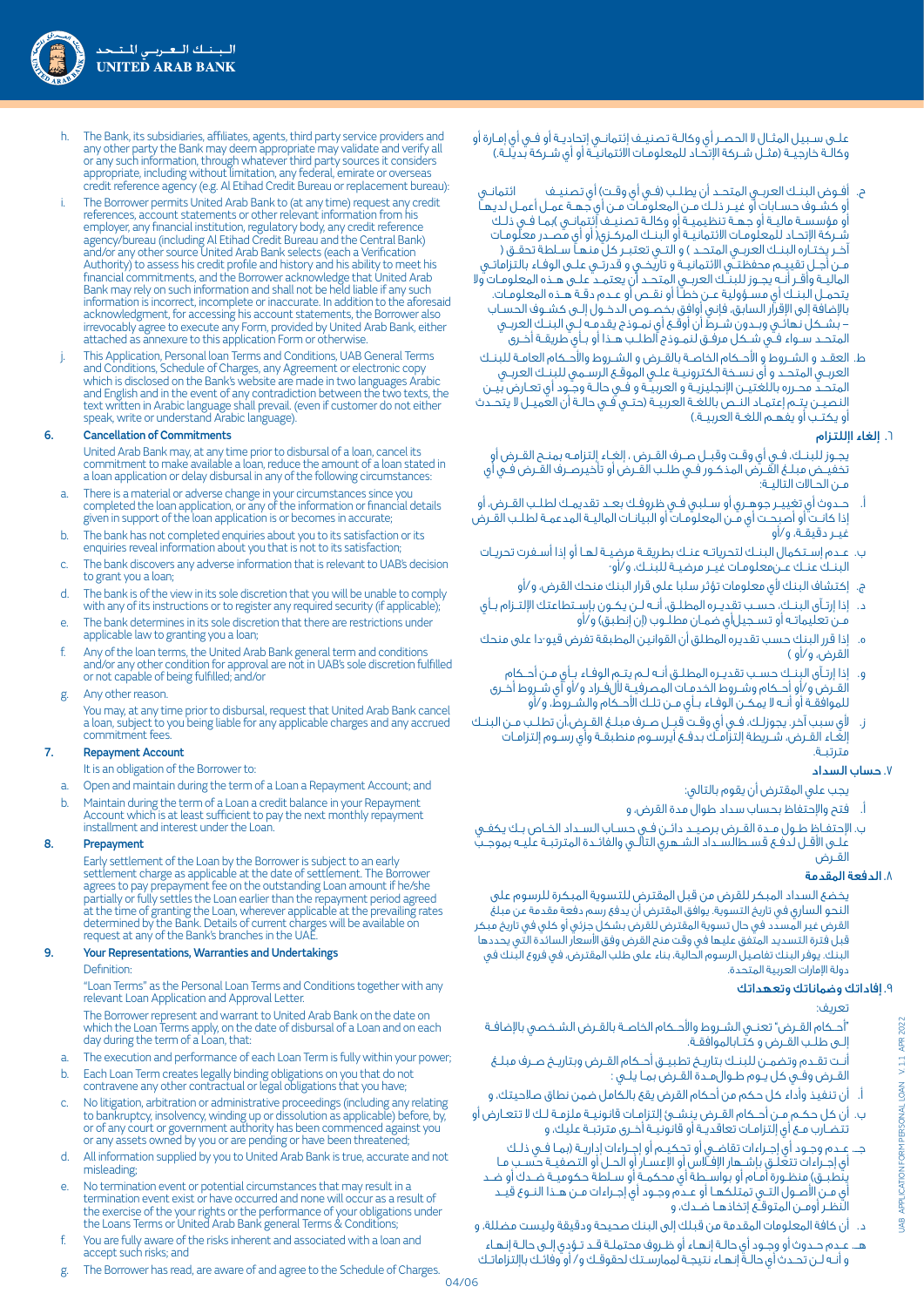

بموجــب أحــكام القــرض أو الأحــكام والشــروط العامــة للبنــك العربــي المتحــد، و

- و إنك على علم تام بالمخاطر المرتبطة بالقرض والتي ينطوي عليها القرض و تقبل تلك المخاطر، و
	- ز. أنك قد إطلعت على جدول الرسوم.
- أنت تتعهد وتوافق بصفة نهائية لا رجعة عنها ودون أي قيد أو شرط طوال مدة القرض على ما يلي:
- )أ( موافــاة البنــك بأســرع وقــت ممكــن بالمعلومــات الماليــة والمعلومــات الأخــرى المتعلقــة بشــؤونك ووضعــك المالــي كمــا وقــد يطلــب البنــك مــن وقــت إلــى آخــر،و )ب( الوفاء بكافة الإلتزامات الواردة في أحكام القرض، و

)ج( إبلاغ البنك بأسرع وقت ممكن بحدوث أي حالة إنهاء، و

)د( التأكد من إلتزام جهة عملك بخطاب التنازل عن الراتب المقدم إلى البنك.

## .10 التأمين على الحياة

 يوافق المقترض على قيام البنك، دون أن يكون ملزما بذلك، بالحصول على وثيقة تأمين على حياة المقترض وضد العجز وذلك وفق الشروط المتعلقة ببرنامج التأمين على الحياة والتأمين ضد العجز كما يتم تعديلها أو إلغاؤها من وقت آلخر حسب تقدير البنك المطلق. ويتم استخدام عوائد هذه الوثيقة فقط لسداد القرض على أن يتم سداد باقي القرض إن وجد والفوائد وأية مبالغ مستحقة أخرى من عائد بيع السيارة و/ أو من المقترض أو ورثته حسب واقع الحال. ويلتزم المقترض بسداد أقساط التأمين مقدما أو شهريا بتاريخ إستحقاق أقساط القرض شريطة الحصول على موافقة المقترض على إصدار البوليصة.

## .11 القانون الواجب التطبيق والمحاكم المختصة

 يخضع العقد ويفسر وفقا للقوانين السارية في دولة الإمارات العربية المتحدة والقانون الساري في الإمارة المفتوح فيها حساب القرض حسب واقع الحال. في حالة نشوء أي نزاع يتعلق بهذا العقد، فإن لمحاكم الإمارةالمفتوح فيها حساب القرض الإختصاص القضائي للنظر في ذلك النزاع

## .12 اإلخطارات و المراسالت

 تكون كافة الإخطــارات والمراســلات بين طرفي هذا العقد صحيحة وملزمة متى كانت مكتوبة ووجهت إلى العناوين المبينة في صدر العقد بموجب خطابات مسجلة أو بالتسليم باليد مقابل التوقيع بالإستلام ما لم يقم أحد الطرفين بإخطار الطرف الاخر كتابة بتغيير عنوانه.

## .13 سريان العقد

 يسري العقد وينفذ بكافة شروطه وأحكامه ويكون ملزما لطرفيه وخلفائهما اعتبارا من تاريخ توقيعه ويظل ساريا حتى سداد كامل إلتزامات المقترض تجاه البنك.

| a. Promptly provide United Arab Bank with such financial and other information |
|--------------------------------------------------------------------------------|
| concerning your affairs and financial condition as United Arab Bank may        |
| request from time to time;                                                     |

For the duration of a loan, you irrevocably and unconditionally undertake and

- b. Comply with all obligations set out in the Loan Terms;
- c. Promptly notify United Arab Bank of the occurrence of any termination event; and
- d. Procure that your employer complies with any Salary Assignment Letter provided to United Arab Bank on your behalf.

## 10. Life Insurance

agree to:

The Borrower agrees that the Bank will obtain, but not obliged to do so, a life insurance policy and disability insurance in accordance with the terms of life insurance and disability insurance program as amended or cancelled as per the Bank absolute discretion from time to time. The proceeds of such policy shall be used only to settle the Loan and the remaining Loan amount, if any, in addition to the interests and any other residual due shall be paid by the Borrower or his heir, as the case may be. The Borrower undertakes to pay the insurance premium monthly on the Loan installment due date unless the Borrower wishes to pay the insurance expenses fully in advance. The Borrower relieves the Bank from any liability in the event of the inability of the Bank for any reason to insure the Loan or obtain life insurance policy of the Borrower.

## 11. Applicable law and competent courts

 The loan agreement is subject to and shall be construed pursuant to the applicable laws of the United Arab Emirates and the applicable law of the Emirate in which the loan account is opened as the case may be. In the event of any dispute arising in relation to this agreement, the courts of the Emirate in which the loan account is opened.

## 12. Notices and Correspondences

All notices and correspondences between the parties to the loan agreement shall deem valid and binding when in writing and addressed to the addresses mentioned at the beginning of the agreement and by registered mail or hand delivery with acknowledgment of receipt unless any of the two parties notify the other party in writing about the change of address.

## 13. Validity of the Agreement

The agreement shall be valid, executed with all its terms and conditions, and binding among the parties and their successors from date of signing and remain valid till the payment of all the Borrowers liabilities towards the Bank.

| Customer Signature & Date                                                                                                                    | توقيع العميل و التاريخ |  |
|----------------------------------------------------------------------------------------------------------------------------------------------|------------------------|--|
| In all cituations and at any point of time during the Qustomer's relationship with the Rapk the Qustomer shall be solely respectible for all |                        |  |

 In all situations and at any point of time during the Customer's relationship with the Bank, the Customer shall be solely responsible for all consequences that may result due to the Customer's failure to meet the Bank's requirements, and/or non-compliance or breach of the relevant terms and conditions under any of the Bank's products/services. The consequences may vary depending on the nature and type of Bank's product/ service that the customer subscribes to. The Bank shall in no event bear responsibility for any claims, proceedings, damages or losses caused by such act nor for indemnification to the Customer or third party in this regard.

غى جميع المواقف و في أي وقت أثناء علاقة العميل بالبنك، يكون العميل وحده مسؤولا عن كافة العواقب الناجمة عن فشله في تلبية متطلبات البنك و/أو عدم امتثاله أو خرقه لأية شروط و أحكام ذات صلة بخدمات أو تسهيلات قد طلبها العميل من البنك قد تختلف العواقب تبعاً لطبيعة و نوع منتج / خدمة البنك التي يشترك بها العميل . لا يتحمل البنك بأو حال من الأحوال المسؤولية عن أي مطالبات أو دعاوى أو أضرار أو خسائر ناجمة عن هذا الفعل و لا عن تعويض العميل أو تعويض الغير بهذا الصّدد.